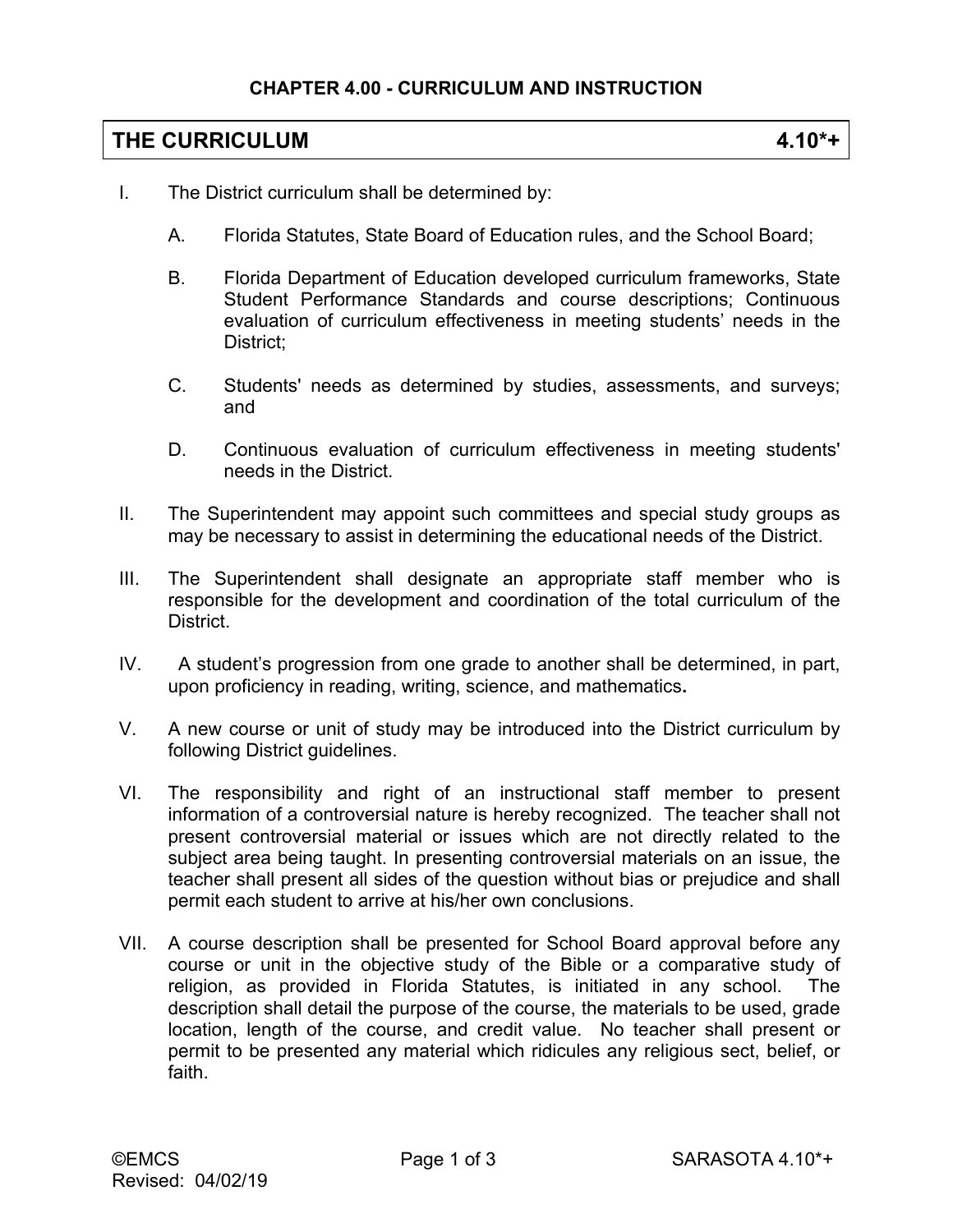### **CHAPTER 4.00 - CURRICULUM AND INSTRUCTION**

- VIII. Prior to initiating any course or unit of instruction in human growth and development, a course outline and complete course description shall be presented for School Board approval. This rule does not preclude the teaching of personal cleanliness in health and physical education classes or in the elementary grades, or the teaching of matters relating to sex, HIV/AIDS prevention or sexually transmitted diseases as provided in state-adopted textbooks, or information relating to sex as required in Family Consumer Education courses or any other course using duly-adopted textbooks and materials where the teaching of sex is an incidental part of the course.
- IX. Florida Statute requires that schools make students aware of the dangers and consequences of sexually transmitted diseases. The manner, scope, and levels at which this information will be presented shall be determined by the Superintendent or designee in consultation with instructional supervisors and principal(s). Prior to initiating any such unit of instruction, the proposed program, the materials to be used, and other essential information shall be presented to the School Board for approval. When any questionable information is to be viewed by mixed groups, the students may be separated by gender for presentation of materials.
- X. Current, factual, age-appropriate information about Acquired Immune Deficiency Syndrome (AIDS), Human Immunodeficiency Virus (HIV) infection, and other sexually transmissible diseases shall be taught in Grades K-12. Instruction shall address causes, transmission, and prevention and shall be approved by the School Board.
- XI. The Superintendent or designee shall review curriculum frameworks which are prepared and distributed by the Florida Department of Education and related to AIDS education. If the curriculum frameworks are inconsistent with locally determined curriculum for AIDS education or are not reflective of local values and concerns, the Superintendent shall advise the School Board and provide recommendations for instruction activities.
- XII. A student shall be exempt from instructional activities on reproductive health or any disease, including HIV/AIDS, its symptoms, development, and treatment provided his/her parent(s,) as defined by Florida Statutes, files a written request with the school principal.
- XIII. In compliance with Florida Statute, throughout instruction in Acquired Immune Deficiency Syndrome, sexually transmitted diseases, or health education, when such instruction and course material contain instruction in human sexuality, a school shall:
	- A. Teach abstinence from sexual activity outside of marriage as the expected standard for all school-age children while teaching the benefits of monogamous heterosexual marriage.